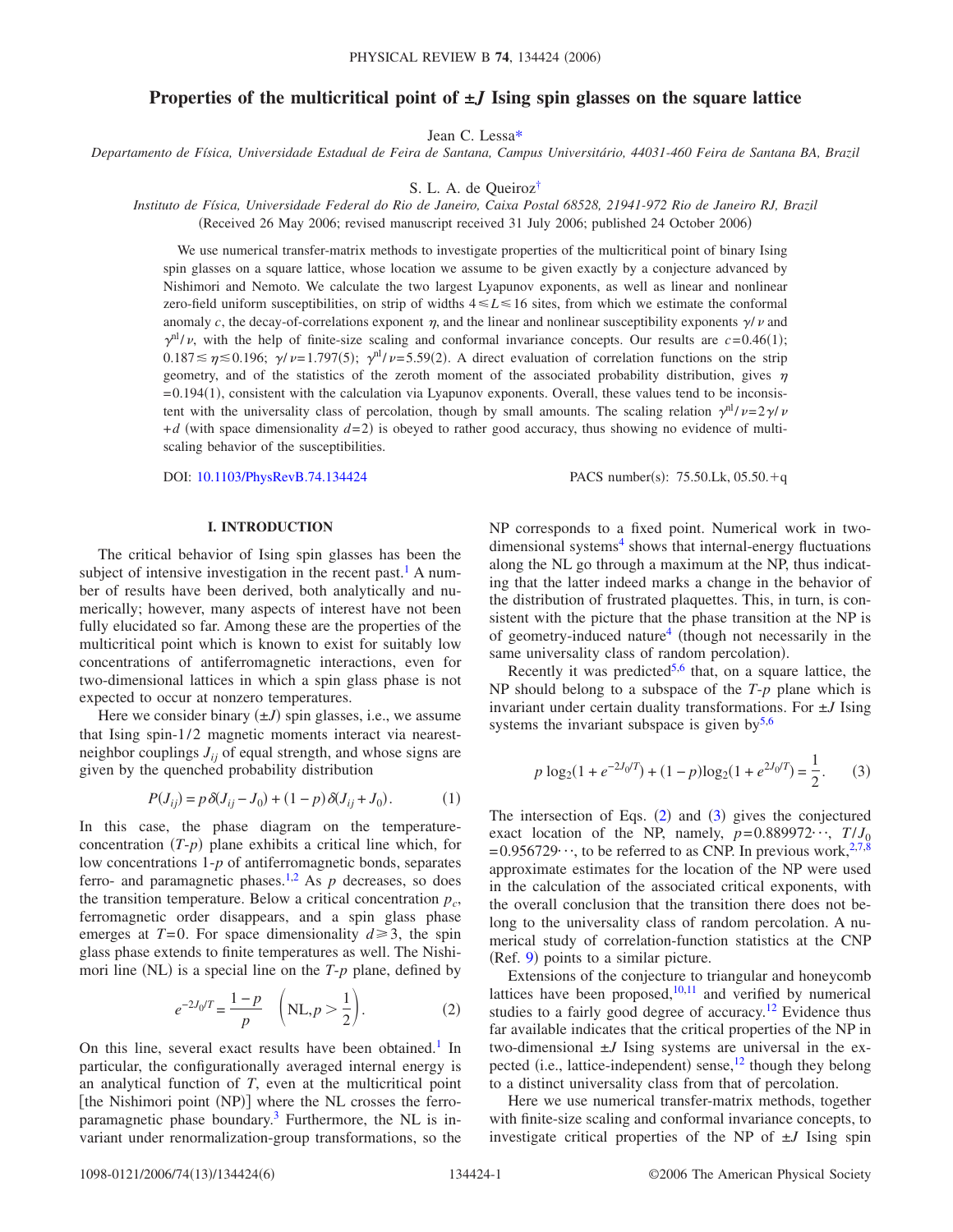glasses, on long strips of a square lattice. We shall assume the location of the multicritical point to be that of the CNP given above. Indeed, previous work (see Ref. [9,](#page-5-10) and references therein) strongly indicates that, even though the conjecture may turn out not to be exact, it is certainly a very good approximation to the actual position of the NP.

In Sec. II we evaluate the central charge, or conformal anomaly.<sup>13</sup> As this is given by the coefficient of the finitesize correction to a bulk quantity (the critical free energy) which is itself not known exactly for the present case, one has many sources of uncertainty to contend with, not to mention those intrinsic to the sampling of quenched disorder configurations. By working at the CNP, we attempt to eliminate one such source which is the location of the critical point. In the absence of further exact results, whether or not such choice in fact introduces systematic distortions can only be found by comparative analysis of numerical data pertaining to the problem. In Sec. III we calculate the decay-ofcorrelations exponent related to the zeroth moment of the correlation-function probability distribution, both via the difference between the two largest Lyapunov exponents, and by direct evaluation of correlation functions as done in earlier work. $2,7,9$  $2,7,9$  $2,7,9$  This, together with the use of pertinent conformalinvariance relationships, yields further independent evidence related to the universality properties of correlations at the NP. In Sec. IV, both linear and nonlinear zero-field susceptibilities are investigated. While the former have been evaluated previously for square,<sup>7</sup> as well as triangular and honeycomb, $12$  lattices, no results for the latter appear to be available. As explained below, the scaling of nonlinear susceptibilities may give indications of multiscaling behavior. Finally in Sec. V, concluding remarks are made.

#### **II. FREE ENERGY AND CENTRAL CHARGE**

We consider strips of width *L* sites and periodic boundary conditions across. For consistency with earlier work,<sup>7</sup> we used only even widths, in order to accommodate possibly occurring unfrustrated antiferromagnetic ground states though later results showed in practice that, at least for the relatively low concentrations of antiferromagnetic bonds around the NP, no noticeable distortions arise when odd values of *L* are considered as well<sup>2,[12](#page-5-13)</sup>). Appropriate sampling of quenched disorder is produced by using strip lengths *N* 1, along which bond configurations are drawn from the distri-bution Eq. ([1](#page-0-2)). The configurationally averaged (negative) free energy  $f_L$  (in units of  $k_B T$ ) is given by

$$
f_L = L^{-1} \Lambda_0(L), \tag{4}
$$

<span id="page-1-2"></span><span id="page-1-0"></span>where  $\Lambda_0$  is the largest Lyapunov characteristic exponent,<sup>14</sup> extracted from the product of  $N \rightarrow \infty$  transfer matrices  $T_i$ which connect site columns *j* and *j*+1, i.e.,

$$
\Lambda_0 = \lim_{N \to \infty} \frac{1}{N} \ln \left\| \left( \prod_{j=1}^N T_j \right) |v_0\rangle \right\|, \tag{5}
$$

where  $|v_0\rangle$  is an arbitrary initial vector of unit modulus. Higher-order exponents may be obtained through iteration of a set of initial vectors  $|v_i\rangle$ , orthogonal both mutually and to

<span id="page-1-3"></span>

FIG. 1. (Color online) Negative free energy at the conjectured Nishimori point, for strip widths  $4 \le L \le 16$  and  $N=10^6$ , against  $1/L<sup>2</sup>$ . The line uses the central estimates from a parabolic leastsquares fit to data, via Eq.  $(6)$  $(6)$  $(6)$ , which gives  $f_L = 1.7228(1)$  $+0.46(1)\pi/6L^2+0.15(9)/L^4$ .

 $|v_0\rangle$ , with adequate reorthogonalization every few steps, to avoid contamination[.14](#page-5-15)

In our calculations we have used  $N \sim 10^5 - 10^6$ . The uncertainty related to the finite number of terms in Eq.  $(5)$  $(5)$  $(5)$  is estimated as follows. In order to avoid transient effects, the first  $N_0 \sim 10^3$  iterations are discarded. Accumulated averages are evaluated and stored, for each  $10<sup>3</sup>$  subsequent iterations. From this set of averages, one then calculates global averages and their corresponding fluctuations. In our study, we have always made use of a canonical distribution of disorder, that is, the  $+J_0$  and  $-J_0$  couplings are randomly extracted from a reservoir which initially contains exactly as many of each as given by Eq.  $(1)$  $(1)$  $(1)$ , with the value of  $p$  corresponding, e.g., to the CNP. This way, sample-to-sample fluctuations are considerably reduced. Final estimates of the free energy and other quantities of interest have been extracted from arithmetic averages for distinct disorder realizations.

The conformal anomaly, or central charge *c*, which characterizes the universality class of a conformally invariant model at the critical point, can be evaluated via the finite-size scaling of the free energy on a strip with periodic boundary conditions across<sup>13</sup>

$$
f(T_c, L) = f(T_c, \infty) + \frac{\pi c}{6L^2} + \mathcal{O}\left(\frac{1}{L^4}\right),\tag{6}
$$

<span id="page-1-1"></span>where  $f(T_c, \infty) = \lim_{L \to \infty} f(T_c, L)$  is a regular term which corresponds to the bulk system free energy. For disordered sys-tems, Eq. ([6](#page-1-1)) is expected to hold, with the (configurationally averaged) free energy given by Eq.  $(4)$  $(4)$  $(4)$ , and  $c$  taking the meaning of an *effective* conformal anomaly[.15](#page-5-16)

For our estimates of the effective central charge, we set *T* and *p* corresponding to the CNP, and took averages of the free energy  $f(T_c, L)$  over three independent realizations. Fig-ure [1](#page-1-3) shows the free energy at the CNP for  $4 \le L \le 16$ , against 1/*L*<sup>2</sup> . A linear least-squares fit of the data gives *c*  $=0.478(4)$ . This is close to, but some 3% off, the result given in Ref.  $2, c = 0.464(4)$  $2, c = 0.464(4)$ , which presumably was taken at those authors' own estimate of the location of the NP, *p*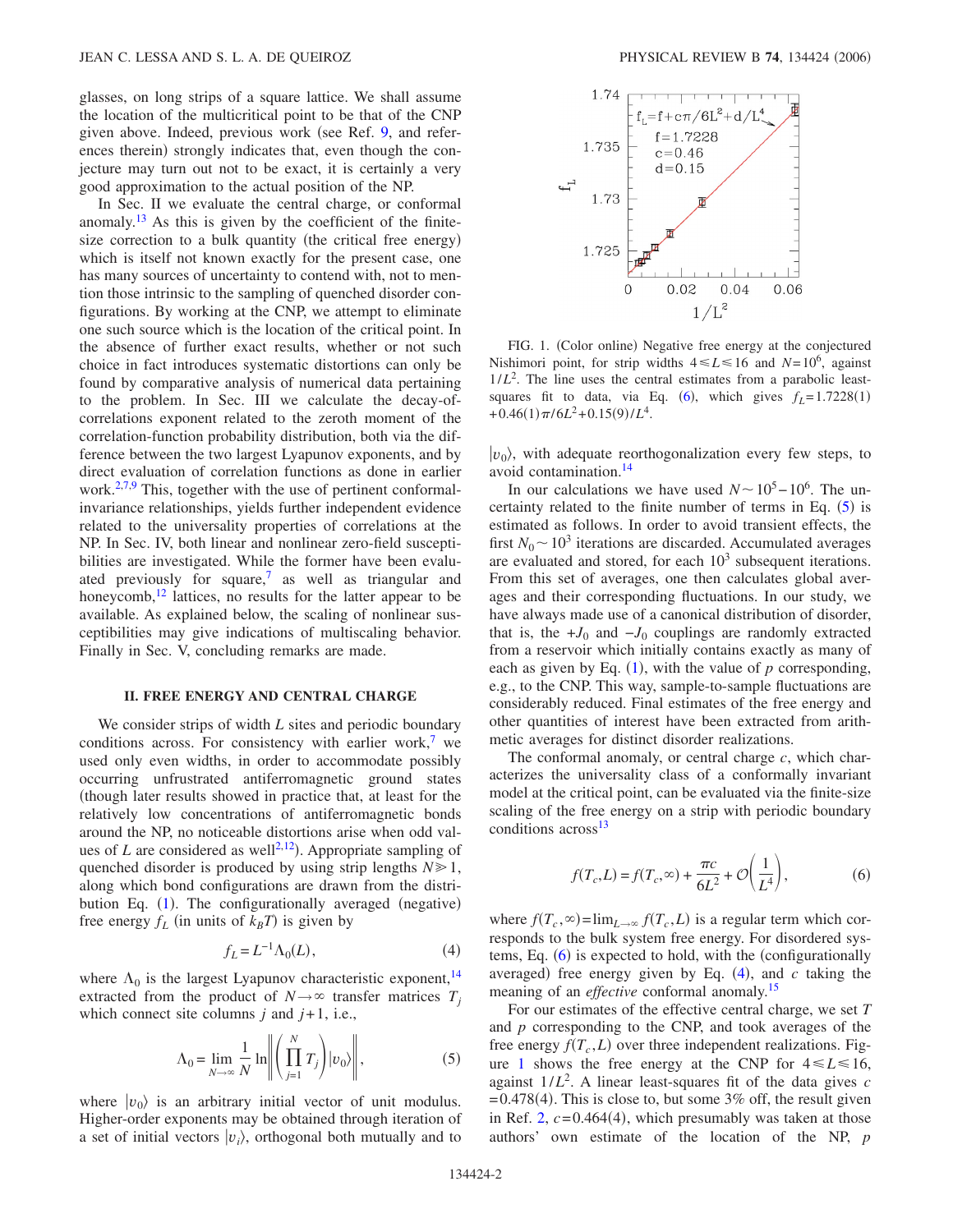$=0.8906(2)$ . On the other hand, the above result is compatible with the value corresponding to percolation in the Ising model, namely,  $c_p = 5\sqrt{3} \ln 2/4\pi \approx 0.4777$ .<sup>16</sup>

Incorporating curvature via the *L*−4 correction, as sug-gested by Eq. ([6](#page-1-1)), results in the same  $f(T_c, \infty)$  (to within 0.01%) as in the linear extrapolation. However, the conformal anomaly estimate is changed to  $c = 0.46(1)$ , which encompasses the result quoted in Ref. [2](#page-5-3) but appears incompatible with Ising-model percolation. Earlier work in pure $17$  and unfrustrated random-bond<sup>16[,18](#page-5-19)</sup> Ising systems indicates that, for a square lattice, the *L*−4 term provides a important contribution towards stability and accuracy of free-energy extrapolations (note, however, that here the curvature effect is imperceptible to the naked eye, see Fig. [1](#page-1-3)). Should the same trend hold in the present case,  $c = 0.46(1)$  would appear to be the most reliable of the two estimates produced here.

## **III. THE EXPONENT**  $\eta$

As a consequence of the preservation of conformal invariance at a second-order phase transition, the correlation length  $\xi_L$  on a strip geometry with periodic boundary conditions across calculated at the critical point of the corresponding bulk two-dimensional system) is connected to the decay-ofcorrelations exponent  $\eta$ , by the relationship<sup>19</sup>

$$
\xi_L = \frac{L}{\pi \eta}.\tag{7}
$$

<span id="page-2-0"></span>For strips of homogeneous spin systems, the inverse of the dominant correlation length (related to the slowestdecaying critical correlations) is given by the first spectral gap of the transfer matrix.<sup>20</sup> A straightforward adaptation for disordered cases can be devised through the replacement of pure-system eigenvalues by their counterparts in a disordered environment, namely, the Lyapunov characteristic exponents.<sup>14,[16](#page-5-17)[,20](#page-5-21)</sup> One can then calculate the correlation length  $\xi_L$  [and thus the exponent  $\eta$  from Eq. ([7](#page-2-0))], via

$$
\xi_L^{-1} = \Lambda_L^{(0)} - \Lambda_L^{(1)},\tag{8}
$$

<span id="page-2-1"></span>where  $\Lambda_L^{(0)}$ ,  $\Lambda_L^{(1)}$  are, respectively, the largest and secondlargest Lyapunov exponents.

In the present case, the dominant correlations are ferromagnetic, and the Hamiltonian is invariant under global spin inversion. Therefore, in order to calculate  $\Lambda_L^{(0)}$   $(\Lambda_L^{(1)})$ , it is sufficient to iterate  $|v_0\rangle$  ( $|v_1\rangle$ ) which is even (odd) under that same symmetry, $20,21$  $20,21$  with no need for decontamination of the iterates of  $|v_1\rangle$ .

Before going further, one must recall that correlation functions at the NP are multifractal.<sup>2,[8,](#page-5-9)[9](#page-5-10)[,12,](#page-5-13)[22](#page-5-23)[,23](#page-5-24)</sup> In other words, the rate of decay (against distance  $R$ ) of the moments of assorted orders  $G_n(R)$  of the correlation-function distribution is regulated by a set of exponents  $\{\eta_n\}$ , which are not connected by a single gap exponent, as is the case for pure systems where  $\eta_n = n \eta_1$ . The exponent estimated via Eqs. ([7](#page-2-0)) and ([8](#page-2-1)) is in fact  $\eta_0$ , which characterizes the zeroth-order moment of the correlation-function distribution, i.e., it gives the typical, or most probable, value of this quantity (see, e.g., Ref. [24,](#page-5-25) and references therein). One has, in the bulk,

<span id="page-2-2"></span>

FIG. 2. (Color online) Exponent  $\eta_L$  against  $1/L^2$ . Data are for  $L=6, \ldots, 16$ . The arrow pointing to the vertical axis indicates the percolation value  $\eta_p = 5/24$ . The straight line is a least-squares fit of *L*=8–16 data. Shaded area close to the vertical axis indicates rough limits of confidence for extrapolation of finite-size data. Vertical bar to the left of vertical axis gives range of  $\eta_0$  from direct evaluation of zeroth moment of correlation-function distribution (see text). Vertical lines at left of graph show ranges of some recent estimates of  $\eta_1$ . Full line, Refs. [2](#page-5-3) and [9;](#page-5-10) short dashes, Ref. [12;](#page-5-13) long dashes, Ref. [7.](#page-5-8)

$$
G_0(R) \equiv \exp[\ln(\sigma_0 \sigma_R)]_{\text{av}} \sim R^{-\eta_0}.
$$
 (9)

By evaluating estimates of  $\eta_0$  for the range of strip widths within reach of our computational facilities, we can, in principle, extrapolate the sequence  $L/\pi \xi_L$  to  $L \rightarrow \infty$ , this way presumably accounting for higher-order finite-size corrections to Eq.  $(7)$  $(7)$  $(7)$ . Earlier results for pure systems<sup>17</sup> again indicate that *L*−2 is a convenient variable against which to set up an extrapolation scheme.

We can also calculate correlation functions directly on a strip, as done in Refs. [2,](#page-5-3) [9,](#page-5-10) and [12,](#page-5-13) and examine the behavior of their zeroth-order moment against distance, from which the appropriate correlation length can be extracted and plugged back into Eq.  $(7)$  $(7)$  $(7)$ . Note that negative values of the correlation function will be present upon sampling; this is not an unsurmountable obstacle for the calculation of logarithmic averages here, as it is known that the distribution at the NP is sharply peaked close to unity.<sup>9</sup> Consequently, one can deal instead with absolute values, as can seen by recalling that a logarithmic average is the same as the logarithm of a geometric mean: as long as the overall sign of the product of all terms is positive (which we have reason to believe here), it does not matter that some (few) are negative.

In Fig. [2,](#page-2-2) we present  $\eta_L$  calculated via Eqs. ([7](#page-2-0)) and ([8](#page-2-1)), against  $1/L^2$ . On increasing *L* from 4 (not shown) to 8, there is a decreasing trend in  $\eta_L$  which appears to halt, and turn to a roughly *L*-independent behavior, when values corresponding to larger  $L \le 16$  are considered. Given the circumstances, the safest course of action is (i) to assume that the approximately constant behavior will not change significantly for larger  $L$  outside our computational capability range and  $(ii)$ to extrapolate the data at hand in as simple a manner as possible, treating the results with a large dose of skepticism.

From a linear least-squares fit of *L*=8–16 data against *L*<sup>−2</sup>, shown in Fig. [2,](#page-2-2) we get a central extrapolated estimate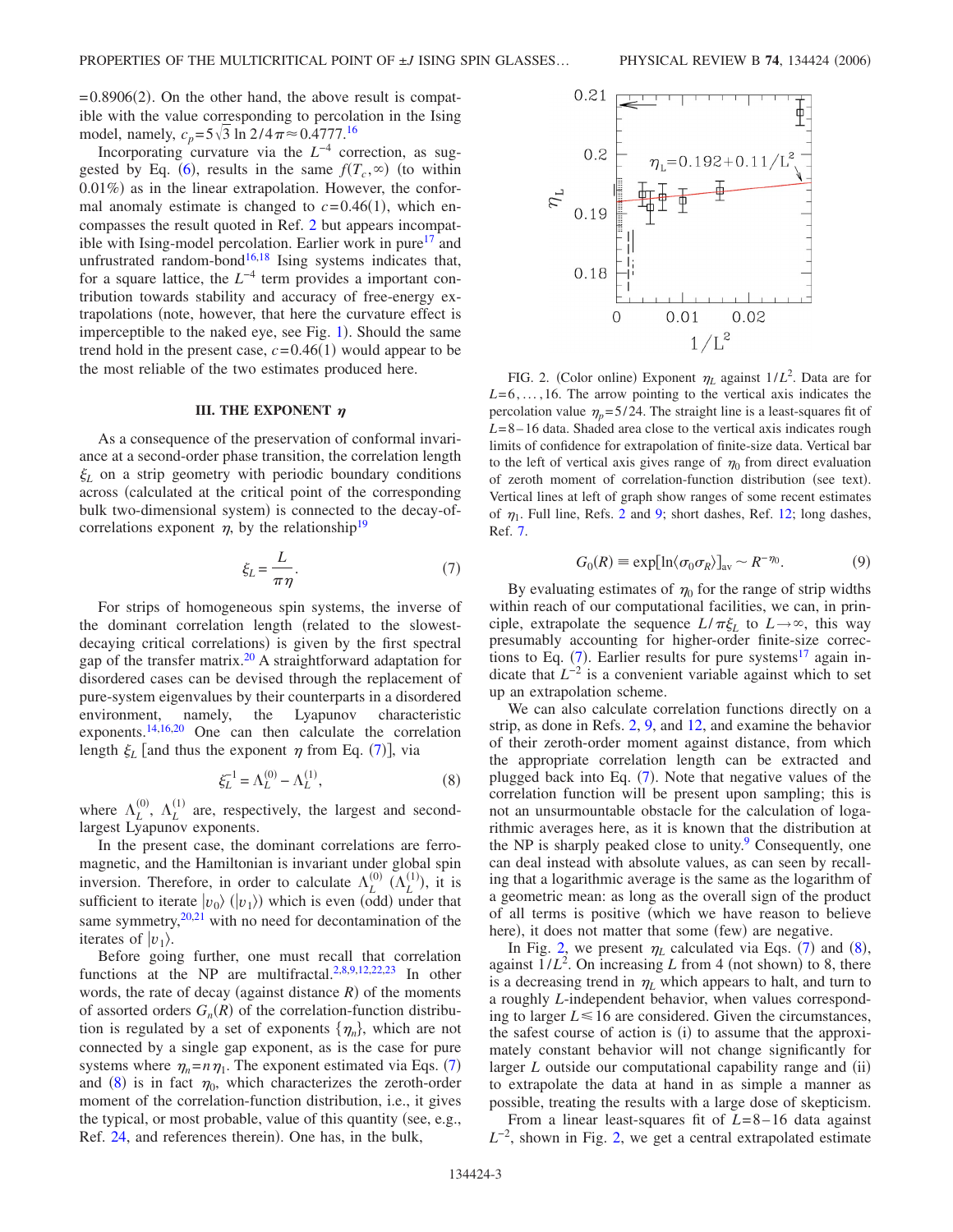$\eta_0 \approx 0.192$ . By considering the error bars associated to finitesize estimates, it appears that any value in the range 0.187  $\leq \eta_0 \leq 0.196$  (the extent of the shaded area in the figure) would be plausible.

We also evaluated correlation functions directly, and estimated the zeroth moment of their probability distribution. Following Ref. [9,](#page-5-10) we used  $L=10$ , and strip length  $N=10<sup>7</sup>$ columns; we found that the best set of results was for correlations calculated along the strip, for distances  $1 \leq x \leq 18$ ; when plotted on a semilogarithmic scale, our data show slight curvature for  $1 \le x \le 3$ , and set in to a very good straight line for  $4 \le x \le 18$ , from which one gets  $\eta_0$  $=0.194(1)$  (shown in the figure, as a thick bar immediately to the left of the vertical axis) via Eq.  $(7)$  $(7)$  $(7)$ . This is consistent with, and more accurate than, the extrapolation of the Lyapunov-exponent data given above.

Comparison against data from previous work is as follows. Numerical estimates from direct evaluation of the first moment of the probability distribution of spin-spin correlation functions give  $\eta_1 = 0.182(5)$  [square lattice, approximate location of the NP at  $p=0.8905(5)$ ;<sup>[7](#page-5-8)</sup>  $\eta_1 = 0.1854(19)$  [square lattice, approximate location of the NP at  $p=0.8906(2)$  $p=0.8906(2)$  $p=0.8906(2)$ ;<sup>2</sup>  $\eta_1 = 0.1854(17)$  (square lattice, CNP);  $\eta_1 = 0.181(1)$  (trian-gular and honeycomb lattices).<sup>[12](#page-5-13)</sup> All are displayed in Fig. [2,](#page-2-2) for ease of visualization. While overlap between these and the error bars of the present result is not better than marginal, it is clear that all estimates, for  $\eta_0$  and  $\eta_1$ , exclude the percolation value  $\eta_p = 5/24 = 0.208333 \cdot \cdot \cdot^{25}$  $\eta_p = 5/24 = 0.208333 \cdot \cdot \cdot^{25}$  $\eta_p = 5/24 = 0.208333 \cdot \cdot \cdot^{25}$  (shown in the figure by an arrow) by a safe gap.

We sum up the situation as follows. Using Eq.  $(8)$  $(8)$  $(8)$  as a definition of the correlation length for random systems is well justified in theory,  $14,16,20$  $14,16,20$  $14,16,20$  and gives the inverse decay rate of the zeroth moment of the correlation-function distribution. As seen above, in the present case the associated exponent  $\eta_0$  appears to differ slightly from  $\eta_1$  which relates to the first moment. This is probably the rule rather than the exception; indeed, it has been shown that, for unfrustrated Ising systems, the finite-size scaling of numerical estimates of  $\eta_0$  derived in the context of Eqs. ([7](#page-2-0)) and ([8](#page-2-1)) differs from that of results obtained directly from the spatial decay of correlation functions.<sup>18,[24](#page-5-25)</sup> Though in that case the origin of the discrepancy was traced to effects of the marginal disorder operator $^{24}$  known to arise in the absence of frustration, the analogous operator structure at the NP is not known so far. However, it seems plausible to ascribe the small differences between the same two groups of results here, to similar causes.

#### **IV. SUSCEPTIBILITIES**

The uniform zero-field magnetic susceptibility  $\chi_L$  on a strip is given by the second derivative of the free energy, relative to a uniform field *h*:

$$
\chi_L = \left[\frac{\partial^2 f_L}{\partial h^2}\right]_{h=0}.\tag{10}
$$

<span id="page-3-0"></span>As usual in the numerical calculation of derivatives, care must be taken to avoid introduction of spurious errors. We

<span id="page-3-2"></span>

FIG. 3. (Color online) Double-logarithmic plot of zero-field linear susceptibility  $\chi_L$  at the conjectured Nishimori point, for  $L=4$ −16. The line is a single-power law least-squares fit to *L*=6−16 data, enabling the estimation of  $\gamma/\nu$  with use of Eq. ([11](#page-3-1)).

have considered an infinitesimal field  $\delta h=10^{-4}$  (in units of  $J_0$ ), for the finite differences used in the differentiation de-noted in Eq. ([10](#page-3-0)). We have also used the same configuration of bonds (that is, the same sequence of pseudorandom numbers) for the comparison of free energies at different field values: free energies of the same bond geometry have to be subtracted. Thus, fluctuations in the finite differences used in the calculation of derivatives are much smaller than those for the free energies themselves.<sup>7</sup> For the calculations reported in this Section, we typically used strip lengths  $N=10^7$ .

Finite-size scaling arguments suggest the following behavior for  $\chi_L$  at the critical point  $T_c$ :

$$
\chi_L \sim L^{\gamma/\nu},\tag{11}
$$

<span id="page-3-1"></span>where  $\gamma$  and  $\nu$  are, respectively, the exponents characterizing the singularities of bulk uniform susceptibility and correlation length. Another quantity of interest is the nonlinear susceptibility  $\chi_L^{(nl)}$ , given in terms of the power-law expansion of the magnetization *m*:

$$
m = \chi h - \chi^{(\text{nl})} h^3 + \cdots, \qquad (12)
$$

where

$$
\chi^{(\text{nl})} \equiv \frac{\partial^3 m}{\partial h^3} = \left[\frac{\partial^4 f}{\partial h^4}\right]_{h=0}.
$$
 (13)

The nonlinear susceptibility at criticality obeys a finite-size scaling relationship similar to Eq.  $(11)$  $(11)$  $(11)$ , with the replacement<sup>26</sup>  $\gamma \rightarrow \gamma$ <sup>nl</sup>. This quantity has been investigated in the context of critical phenomena in both pure $26,27$  $26,27$  and (quantum) spin-glass magnets.<sup>28</sup> The numerical procedures described above, for the calculation of derivatives, are followed here as well.

In Fig. [3](#page-3-2) we show data for the linear susceptibility  $\chi_L$ , evaluated at the CNP, which have been fitted to the single power-law form ([11](#page-3-1)). We noticed that the  $\chi^2$  per degree of freedom decreases from 2.3, for a fit including *L*=4 data [from which the estimate  $\gamma/\nu = 1.82(1)$  is extracted], to 0.38 for a fit of  $L=6-16$  data only, thus pointing to a clear improvement in the quality of fit. The latter procedure gives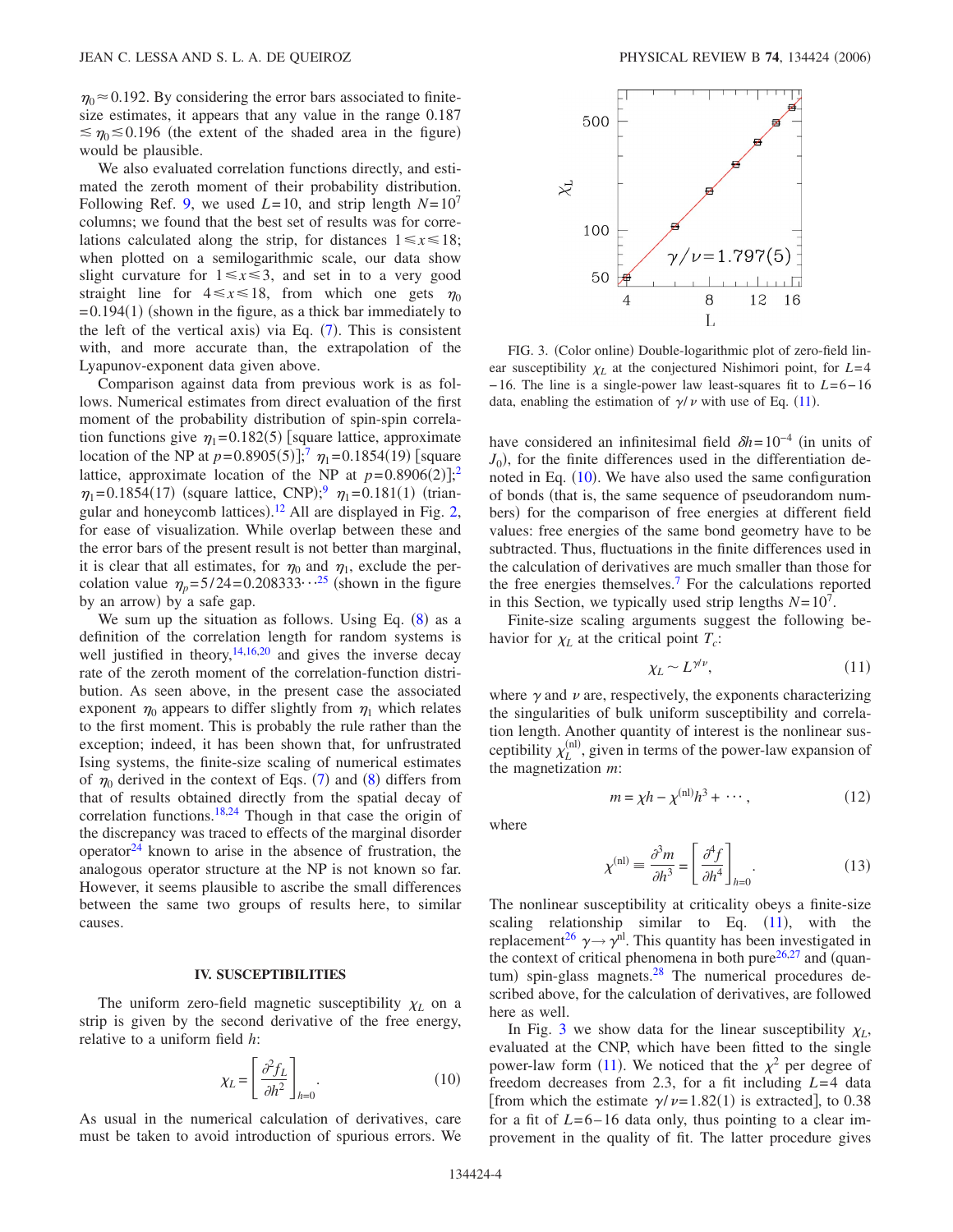<span id="page-4-0"></span>

FIG. 4. (Color online) Double-logarithmic plot of zero-field nonlinear susceptibility  $\chi_L^{\text{nl}}$  at the conjectured Nishimori point. The curve is a single-power law least-squares fit to  $L=4-16$  data, enabling the estimation of  $\gamma^{nl}/\nu$  with use of Eq. ([11](#page-3-1)).

 $\gamma/\nu$ =1.797(5), which, for the reasons just mentioned, we assume to be the best result to be extracted from the present data set. This is just consistent, at the margin, with the percolation value  $(\gamma/\nu)_p = 43/24 \approx 1.7917^{25}$ 

In previous work, the following results have been found:  $\gamma/\nu$  = 1.80(2)<sup>[7](#page-5-8)</sup> [square lattice, approximate location of the NP at  $p=0.8905(5)$ ],  $\gamma/\nu=1.795(20)^{12}$  $\gamma/\nu=1.795(20)^{12}$  $\gamma/\nu=1.795(20)^{12}$  (triangular lattice). Both are consistent with the present estimate.

Nonlinear zero field susceptibility data  $(\chi_L^{\text{nl}})$ , evaluated at the CNP, are exhibited in Fig. [4.](#page-4-0) A fitting procedure, similar to that used to extract the linear susceptibility exponent, leads to  $\gamma$ <sup>n</sup>/ $\nu$ =5.59(2) when data for *L*=4–16 are used, and to  $\gamma$ <sup>nl</sup>/ $\nu$ =5.55(2) when *L*=4 data are discarded. However, the  $\chi^2$  per degree of freedom decreases only from 1.3 to 0.75 between the former and latter fits. Bearing in mind that we are dealing with a small number of finite-size estimates, such a variation does not warrant discarding *L*=4 data on grounds of a significant improvement in the quality of fit. The value  $\gamma$ <sup>nl</sup>/ $\nu$ =5.59(2) is consistent with the scaling relation  $\gamma$ <sup>n</sup>l/ $\nu$  $=2\gamma/\nu+d=5.59(1)$  (using  $\gamma/\nu$  obtained above, and *d*=2 for the space dimensionality).

#### **V. CONCLUSIONS**

We have calculated assorted critical quantities at the conjectured exact location of the Nishimori point (CNP) for square-lattice  $\pm J$  Ising spin glasses, namely,  $p=0.889972\cdots$ ,  $T/J_0$ =0.956729 $\cdots$ . By working at this fixed location, we attempt to eliminate one among many sources of uncertainty with which one has to deal in the study of disordered systems. Of course, whether or not such choice in fact introduces systematic distortions can only be found by comparison of a body of results pertaining to the problem under scrutiny.

Our extrapolation of finite-size free-energy data, in order to produce an estimate of the effective central charge, has been careful by accounting for curvature effects which are known to be relevant in such circumstances. $16-18$  Our final estimate  $c = 0.46(1)$  is consistent with an earlier result<sup>2</sup> *c* 

 $= 0.464(4)$ , calculated at  $p=0.8906(2)$ , and appears to exclude the percolation value<sup>16</sup>  $c_p \approx 0.4777$ . Had we not included curvature effects, we would have reached *c*  $=0.478(4)$  which would lead to the opposite conclusion.

We conclude that whatever differences may exist between free energies evaluated at the CNP, and those calculated at nearby locations such as that given in Ref. [2,](#page-5-3) their effect upon subsequent estimates of the central charge is not detectable amidst the noise associated to other sources of uncertainty. Prominent among these is the current upper limit on strip widths  $L \approx 20$ , imposed by practical considerations.

We have evaluated finite-size correlation lengths via the difference between the two largest Lyapunov exponents. With the help of conformal-invariance concepts, these were used to produce a sequence of estimates of the decay-ofcorrelations exponent  $\eta_0$ , related to the decay of the zeroth moment of the correlation-function probability distribution. Though such a sequence does not behave as smoothly as its free-energy counterpart, it seems safe to state that it points to  $0.187 \le \eta \le 0.196$ . We have also directly calculated correlation functions on a strip, thus assessing the statistics of the abovementioned zeroth moment. The corresponding result  $\eta_0$ =0.194(1) is consistent with, and more accurate than, that derived from the Lyapunov exponents. Both estimates slightly differ from  $\eta_1$ , related to the first moment of the same distribution, for which available estimates $2,7,9,12$  $2,7,9,12$  $2,7,9,12$  $2,7,9,12$  fall in the range  $0.180 \le \eta \le 0.187$ . In all cases, for  $\eta_0$  as well as  $\eta_1$ , the random-percolation value<sup>25</sup>  $\eta_p$ =0.208333···, is definitely excluded.

From zero-field susceptibility data we obtain  $\gamma/\nu$  $=$  1.797(5), which falls within the range of previous results, $7,12$  $7,12$  and just about touches the percolation value  $(\gamma/\nu)_p = 43/24 \approx 1.7917^{25}$  at the lower end of the error bar. Similarly to the case discussed in Ref. [12,](#page-5-13) it appears that from  $\gamma/\nu$  alone it is hard to get conclusive evidence, either for or against the behavior at the NP being in the percolation universality class.

As regards nonlinear susceptibilities, our study has been motivated by the well-known manifestations of multiscaling behavior of correlation functions at the  $NP<sup>2,8,9,12,22,23</sup>$  $NP<sup>2,8,9,12,22,23</sup>$  $NP<sup>2,8,9,12,22,23</sup>$  $NP<sup>2,8,9,12,22,23</sup>$  $NP<sup>2,8,9,12,22,23</sup>$  $NP<sup>2,8,9,12,22,23</sup>$  $NP<sup>2,8,9,12,22,23</sup>$  The connection between linear susceptibility  $\chi$  and the first moment of the correlation-function distribution is given through the fluctuation-dissipation theorem, which (upon invoking standard scaling arguments<sup>29</sup>) implies the scaling relation  $\gamma/\nu = 2 - \eta_1$ . The nonlinear susceptibility  $\chi^{(nl)}$ , on the other hand, can be expressed in terms of four-point correlations and products of two-point ones.<sup>26</sup> Thus it is not obvious  $a$ *priori* whether any of the multiscaling properties, observed for the assorted moments of the two-point function, will influence  $\chi^{(nl)}$ . Whatever guidance we have on the subject is given by the standard finite-size scaling relation between the exponents associated to  $\chi$  and  $\chi^{\text{(nl)}}$ , namely,  $\gamma^{\text{nl}}/\nu = 2\gamma/\nu + d$ . This is established upon consideration of finite-size scaling properties of the free energy,  $^{26}$  therefore bypassing any explicit connection to correlation functions. Should multiscaling behavior of magnetizationlike quantities occur (via their connections to aggregated correlation functions), one would expect to see something similar to the nonconstant gap exponents observed for correlation function statistics (i.e., non-